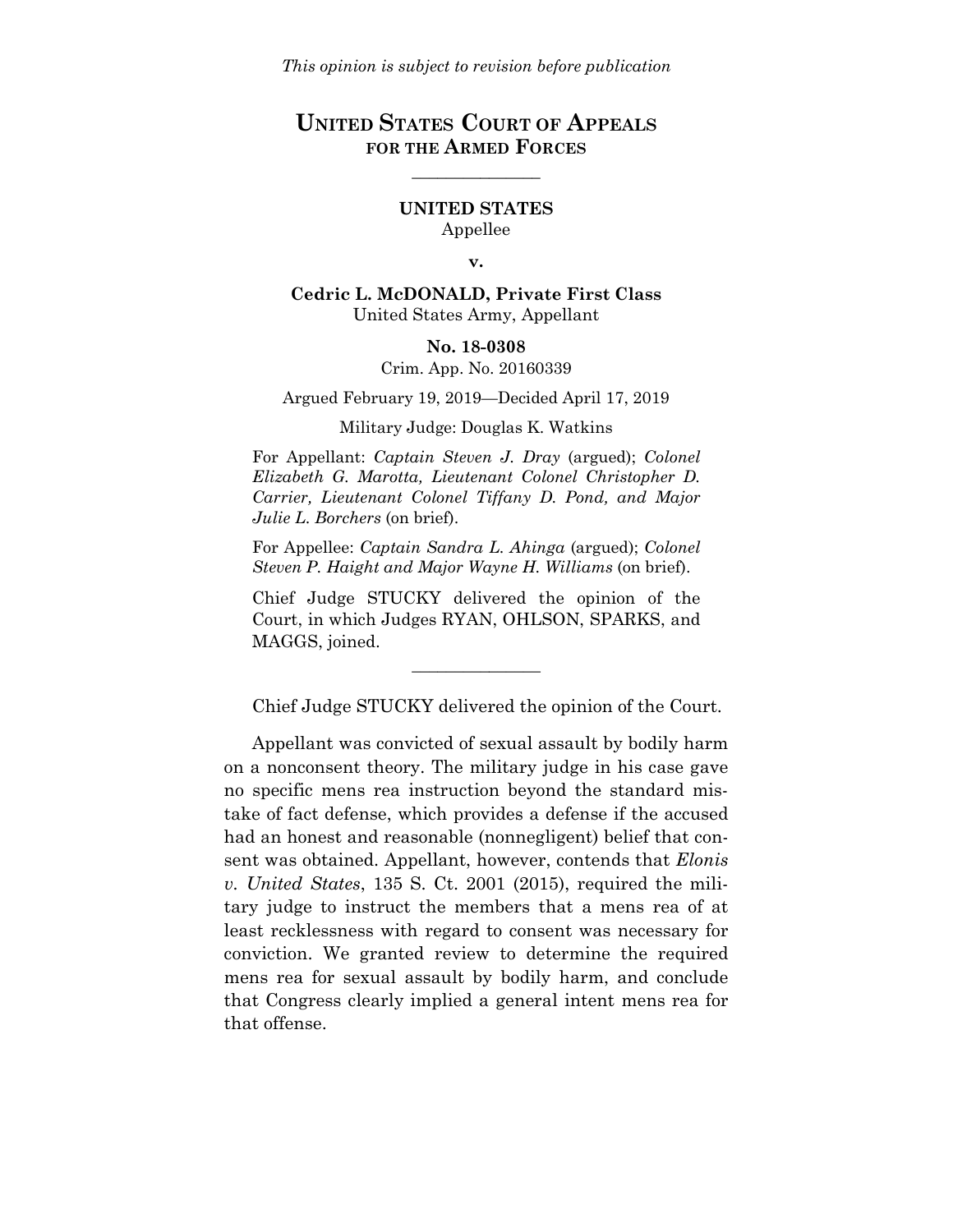## **I. Procedural History**

A general court-martial composed of officer and enlisted members convicted Appellant, contrary to his pleas, of one specification of conspiracy to commit sexual assault and one specification of sexual assault by bodily harm in violation of Articles 81 and 120, Uniform Code of Military Justice (UCMJ), 10 U.S.C. §§ 881, 920 (2012). He was sentenced to a dishonorable discharge, reduction to the lowest enlisted grade, forfeiture of all pay and allowances, and three years of confinement. The convening authority approved the findings and sentence, and the United States Army Court of Criminal Appeals (CCA) affirmed. *United States v. McDonald*, No. ARMY 20160339, 2018 CCA LEXIS 239, at \*9, 2018 WL 2273588, at \*4 (A. Ct. Crim. App. May 16, 2018).

## **II. Background**

Private Quantavious Thomas, Appellant's barracks roommate, met DJ, a civilian woman, on a dating website in the summer of 2015. Private Thomas and DJ had met socially on two occasions prior to the night in question. Appellant was present for both these occasions, but had never spoken with DJ.

On August 31, DJ went to Appellant and Private Thomas's shared barracks room at the latter's request. Prior to arriving, DJ asked twice via text message if anyone else would be in the room, and he replied no both times. DJ also insisted via text that she was not coming over for sex. It was dark when she first entered the shared barracks room, and she testified that there was no sign of anyone else in the room. However, Appellant was present, in his half of the shared room.

The parties all agree that eventually DJ and Private Thomas began to have sex, that at some point DJ bent over the bed so that Private Thomas could penetrate her vulva with his penis from behind, and that at some point Appellant took Private Thomas's place and penetrated DJ from behind.

DJ stated that she was unaware of Appellant's presence in the room until she reached back during intercourse and felt Appellant's wristwatch, an accessory she knew Private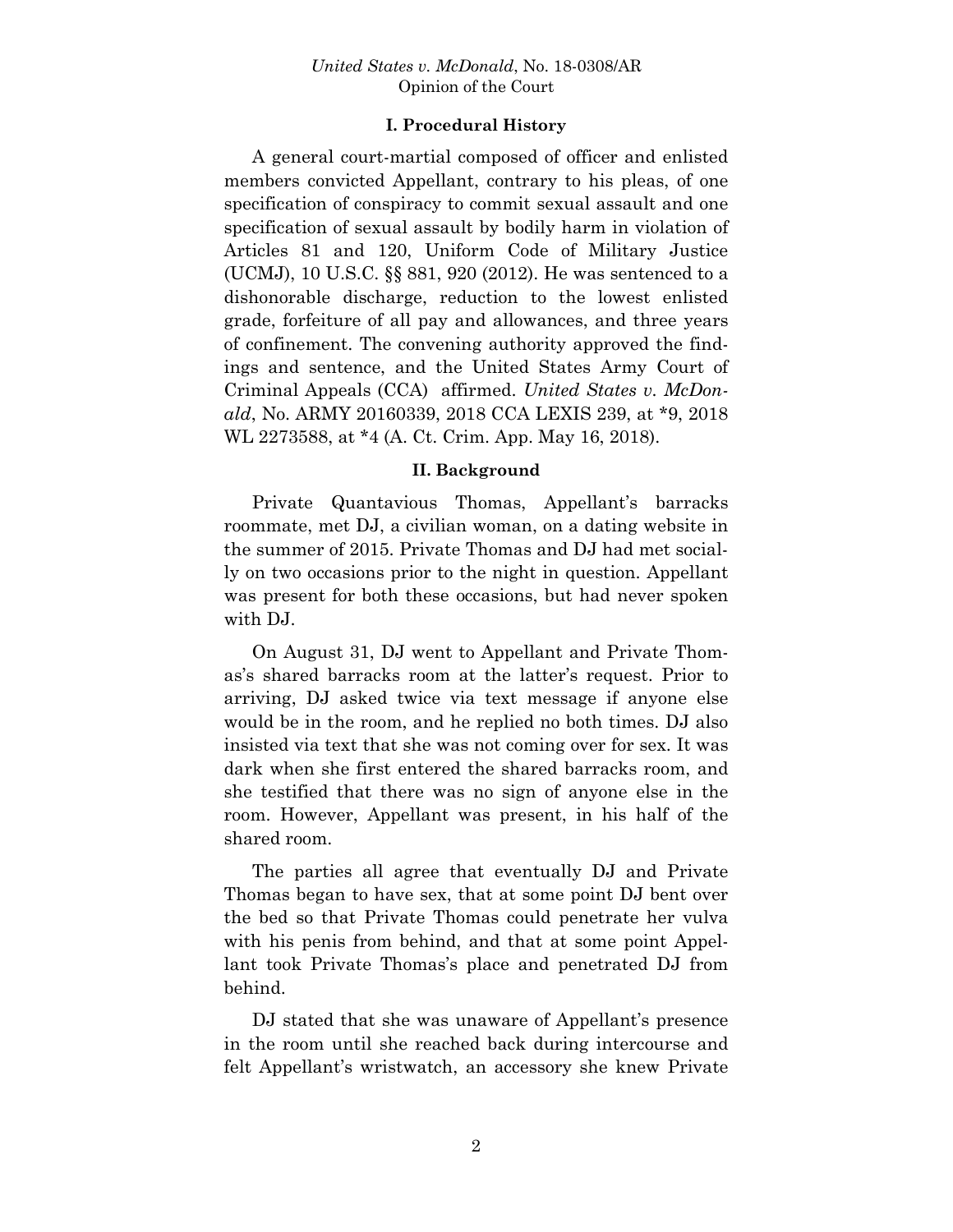Thomas was not wearing. She testified that no one had asked her for her consent to sexual intercourse with Appellant. Private Thomas testified that DJ could clearly see Appellant when she walked into the room, and that he (Private Thomas) asked her—with Appellant standing next to both of them—if both he and Appellant could have sex with her. Appellant's statement to CID, admitted into evidence, included a claim that he asked DJ if he could have sex with her, "and she said yeah." It also stated that he did not feel like he had done anything wrong because "there was consent." Defense counsel argued in closing that "[Appellant] knew he was 100 percent, convinced she was consenting. There is no lack of consent on his part, as he told CID."

Appellant did not object to the instructions given by the military judge, which were provided in advance with time to review and make objections. Nor did he object when the instructions were read to the members. The military judge instructed the members that they must find three elements beyond a reasonable doubt: (1) that Appellant committed a sexual act upon DJ by penetrating her vulva with his penis, (2) that he did so by causing bodily harm, namely penetrating DJ's vulva with his penis, and (3) that he did so without DJ's consent.

His instructions regarding consent and mistake of fact as to consent mirrored the language of the Military Judges' Benchbook, the Rules for Courts-Martial (R.C.M.), and Article 120, UCMJ.**[1](#page-2-0)** Specifically, the military judge instructed that consent "means a freely given agreement to the conduct at issue by a competent person," that "[l]ack of verbal or physical resistance … does not constitute consent," and that any mistake of fact must be "reasonable under all the circumstances" and not "based on the negligent failure to discover the true facts."

## **III. Law and Discussion**

The mens rea applicable to an offense is an issue of statutory construction, reviewed de novo. *See United States v.* 

 $\overline{a}$ 

<span id="page-2-0"></span>**<sup>1</sup>** Dep't of Army, Pam. 27–9, Legal Services, Military Judges' Benchbook para. 3–45–14 (2014); R.C.M. 916(j)(1); Article  $120(g)(8)$ , (f), UCMJ, 10 U.S.C. § 920(g)(8), (f) (2012).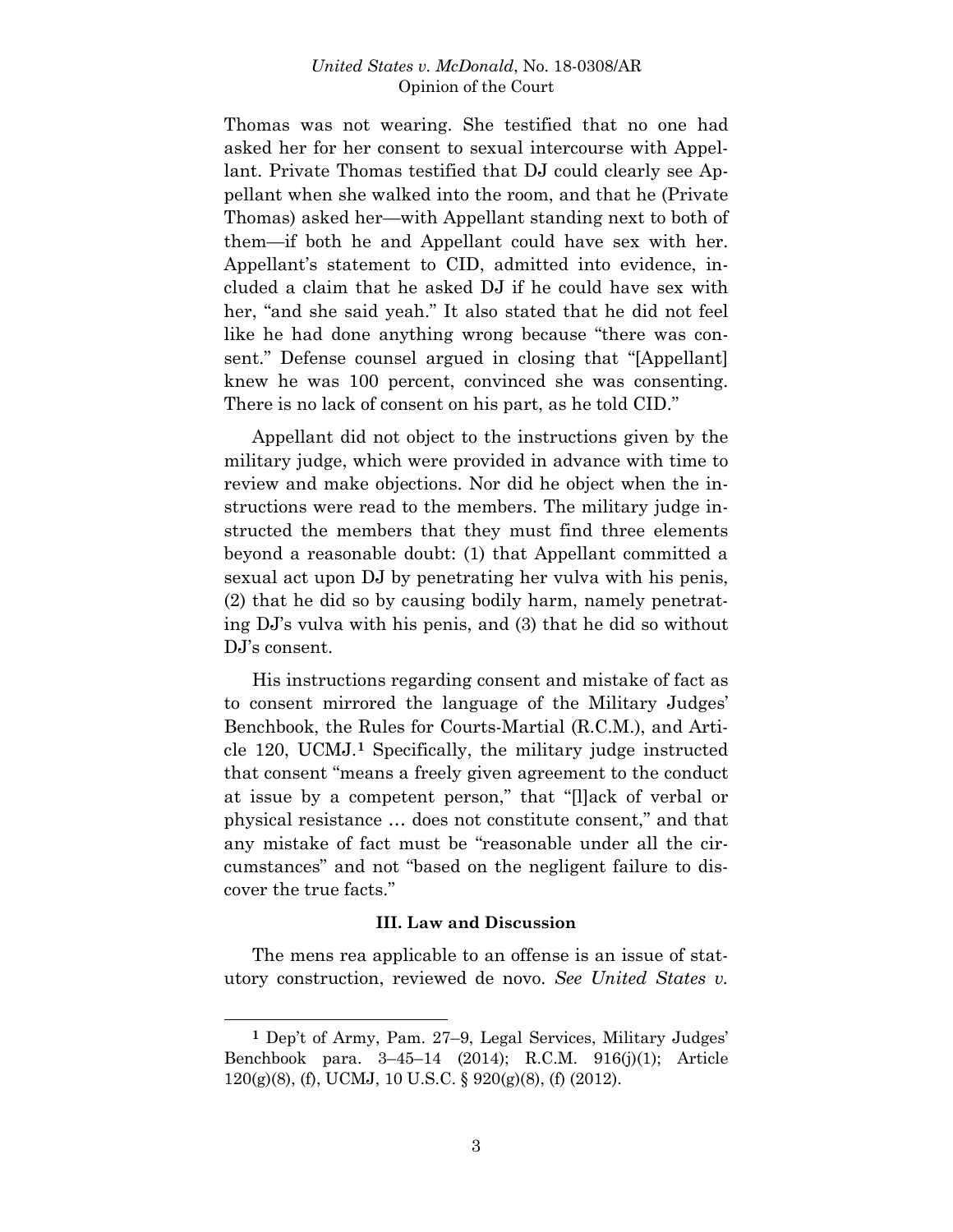*Gifford*, 75 M.J. 140, 142 (C.A.A.F. 2016). When panel instructions are not objected to at trial, they are reviewed by this Court for plain error. *United States v. Haverty*, 76 M.J. 199, 208 (C.A.A.F. 2017). Relief will only be granted where (1) there was error that was (2) clear or obvious, and that (3) materially prejudiced a substantial right of the accused. *United States v. Armstrong*, 77 M.J. 465, 469 (C.A.A.F. 2018). In determining the mens rea applicable to an offense, we must first discern whether one is stated in the text, or, failing that, whether Congress impliedly intended a particular mens rea. *Gifford*, 75 M.J. at 143–44.

We conclude that Congress clearly intended a general intent mens rea for Article 120(b)(1)(B), 10 U.S.C. § 920(b)(1)(B) (2012), sexual assault by bodily harm. The military judge's instructions were therefore not erroneous. Accordingly, we need not reach the second or third prongs of the plain error analysis. We reach this conclusion for four reasons: (1) the plain text of the statute clearly implies a general intent offense, (2) the offense evolved from a general intent offense, (3) the presence of a negligence mens rea elsewhere in the statute suggests that Congress affirmatively chose to leave sexual assault by bodily harm as a general intent offense, and (4) construing the statute as a general intent offense does not criminalize innocent conduct.

### A. Plain Language

"As in all statutory construction cases, we begin with the language of the statute." *Barnhart v Sigmon Coal Co.*, 534 U.S. 438, 450 (2002). Appellant was charged with "sexual assault by causing bodily harm" in violation of Article 120(b)(1)(B), UCMJ, 10 U.S.C. § 920(b)(1)(B) (2012). At the time, Article 120(b)(1)(B) provided that any person subject to the UCMJ who "commits a sexual act upon another person by … causing bodily harm to that other person … is guilty of sexual assault and shall be punished as a court-martial may direct." Article  $120(g)(1)(A)$  defined "sexual act" to include "contact between the penis and the vulva or anus or mouth, and for purposes of this subparagraph contact involving the penis occurs upon penetration, however slight." Article  $120(g)(3)$  defined "bodily harm" as "any offensive touching of another, however slight, including any nonconsensual sexual act." Article  $120(g)(8)(A)$  further defined "consent" as "a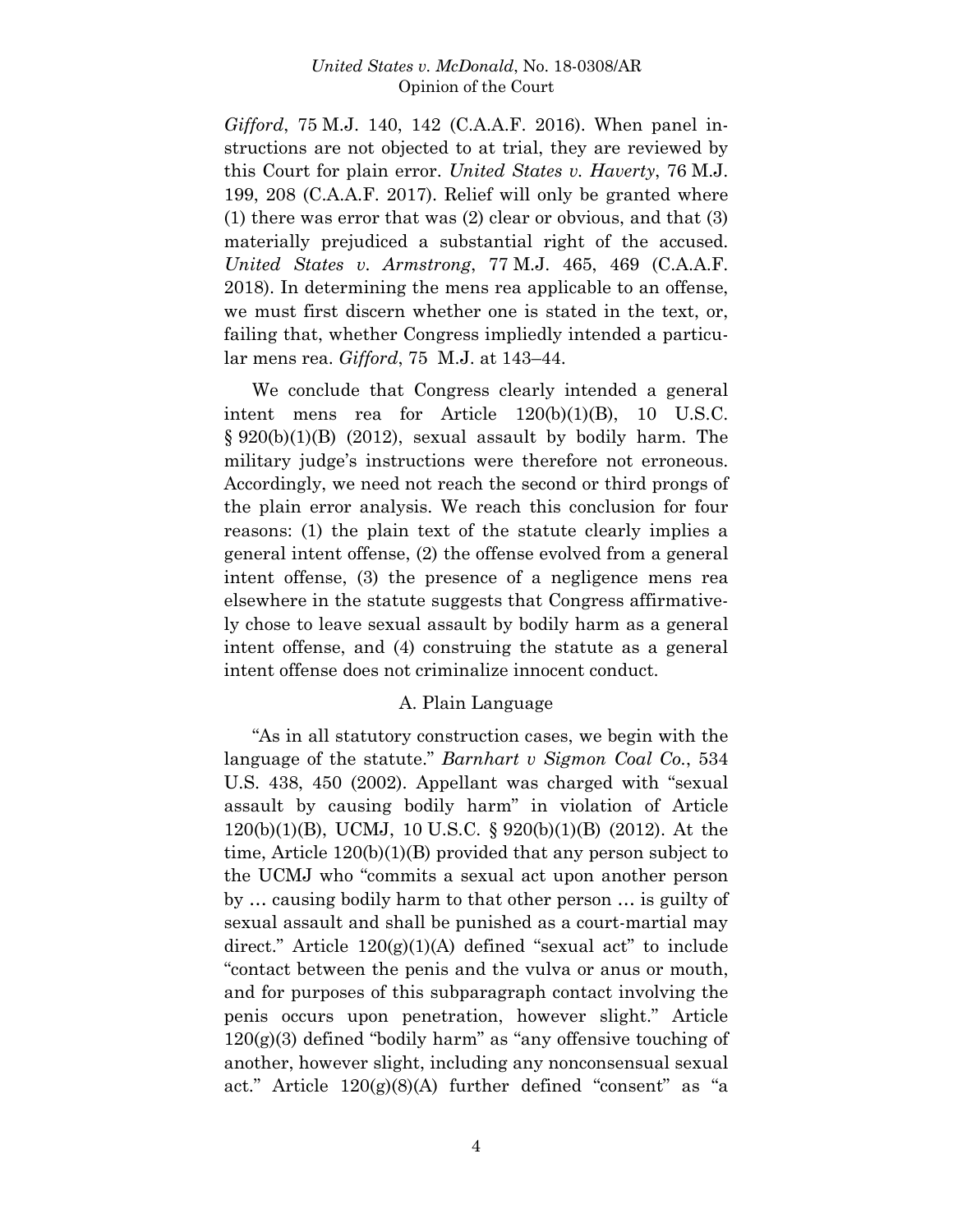freely given agreement to the conduct at issue by a competent person." Article 120(f), meanwhile, permitted an accused to raise any applicable defenses available under the R.C.M., and here Appellant raised the affirmative defense of mistake of fact. R.C.M. 916(j)(1). For the defense of mistake of fact to exist, "the ignorance or mistake of fact must have existed in the mind of the accused and must have been reasonable under all the circumstances." *Id*. Once raised, the Government bore the burden to prove beyond a reasonable doubt that the defense did not exist. R.C.M. 916(b)(1).

The statutory elements are thus ultimately straightforward: it is an offense to commit a sexual act without consent, although an honest and reasonable (nonnegligent) mistake of fact as to consent serves as an affirmative defense. Such a construction typically suggests a general intent offense. *Cf. United States v. Langley*, 33 M.J. 278, 281 (C.M.A. 1991) ("No specific intent is mentioned in the [Article 120 rape] statute—only general criminal *mens rea* is involved."); *United States v. Binegar*, 55 M.J. 1, 11 (C.A.A.F. 2001) (Crawford, C.J., dissenting on other grounds) (Discussing the elements of rape: "Here, the statutory language of the crime does not assign a specific intent *mens rea* to any of the elements. Therefore, only an honest and reasonable mistake will suffice because the entire crime is one of general intent.").

We have recognized that, per *Elonis*, the existence of a mens rea is presumed in the absence of clear congressional intent to the contrary. *Haverty,* 76 M.J. at 203–04. However, we also recognize that a general intent mens rea is not the absence of a mens rea, and such offenses remain viable in appropriate circumstances post-*Elonis*. *Elonis*, 135 S. Ct. at 2010 ("In some cases, a general requirement that a defendant act knowingly is itself an adequate safeguard."). Thus, we conclude that the plain text clearly implies a general intent offense.**[2](#page-4-0)**

<span id="page-4-0"></span>**<sup>2</sup>** We note that Congress did articulate a specific mens rea for other types of sexual assault by bodily harm. For certain types of sexual acts, the government must show that the accused acted with the "intent to abuse, humiliate, harass, or degrade any person," or "to arouse or gratify the sexual desire of any person." Arti-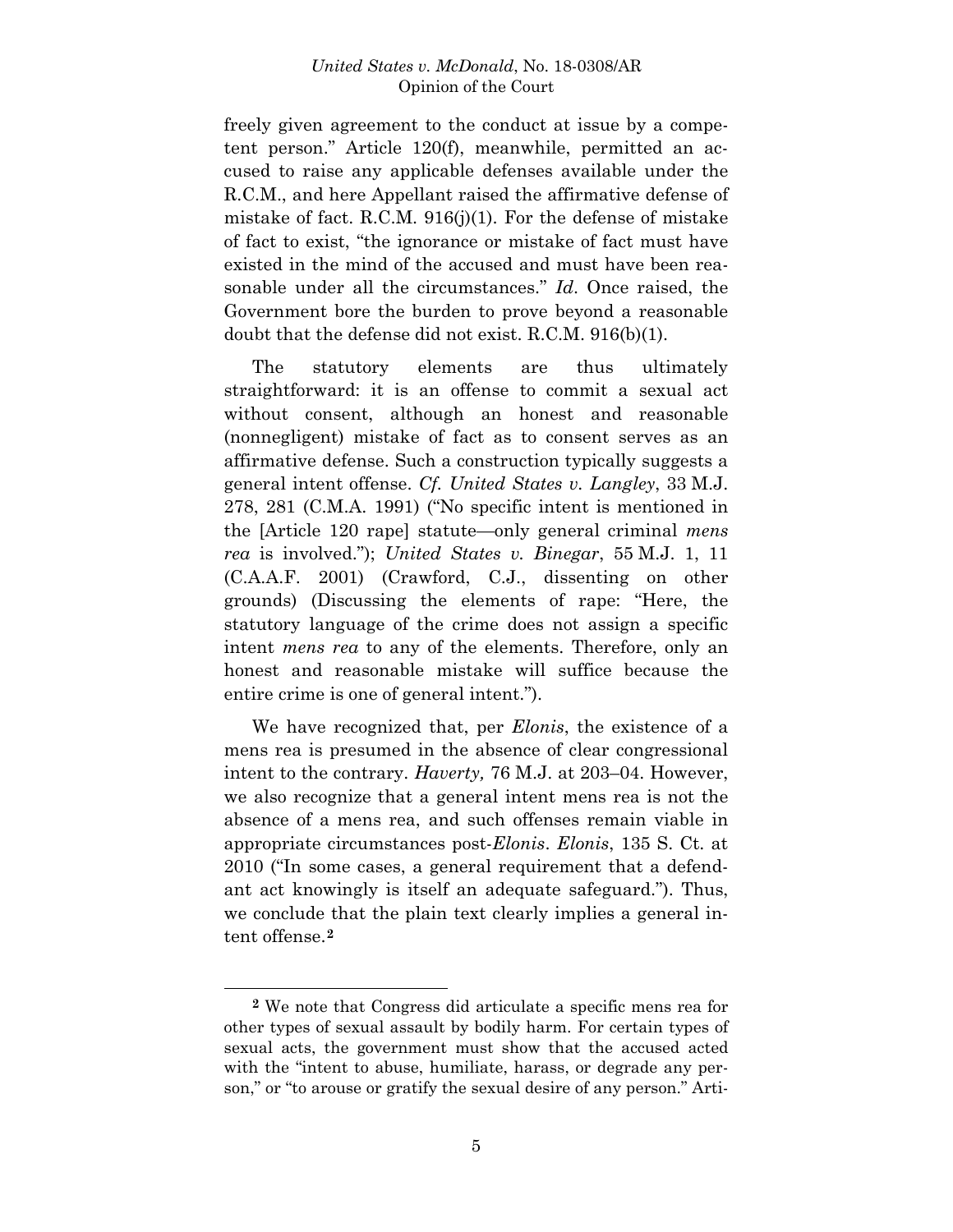## B. Legal Context

Further, the appropriate mens rea can be implied from context. *Haverty*, 76 M.J. at 204. "We assume that Congress is aware of existing law when it passes legislation." *Miles v. Apex Marine Corps*, 498 U.S. 19, 32 (1990). Thus we must "take into account [the] contemporary legal context" at the time the statute was passed. *Cannon v. University of Chicago*, 441 U.S. 677, 699 (1979).

Article 120 rape stated a general intent offense when Congress established sexual assault by bodily harm. *See Langley*, 33 M.J. at 281–82. This was consistent with the common law crime of rape, which was also a general intent crime. 2 Wayne R. LaFave, *Substantive Criminal Law* § 17.2(b) (3d ed. 2018) ("[T]here exists no issue in the prosecution of the crime of rape regarding defendant's perception of the requisite attendant circumstances (e.g., whether or not the woman had given consent)."); *see also* 75 C.J.S. *Rape* § 55 (2019) ("The crime of rape has always been considered a general-intent crime…."). Nothing in the text of the statute indicates any congressional intent to introduce a higher mens rea than the historical general intent.

Because the antecedent offense was a general intent offense, we can infer by Congress's silence on the mens rea for sexual assault by bodily harm that it impliedly stated a general intent mens rea for that offense.

## C. Statutory Structure

Additionally, the structure of the statute implies a general intent mens rea. "It is a fundamental canon of statutory construction that the words of a statute must be read in their context and with a view to their place in the overall statutory scheme." *United States v. Kelly*, 77 M.J. 404, 406– 407 (C.A.A.F. 2018) (internal quotation marks omitted) (quoting *FDA v. Brown & Williamson Tobacco Corp.*, 529 U.S. 120, 133 (2000)); *see also United Sav. Ass'n of Tex. v. Timbers of Inland Forest Assoc.,* 484 U.S. 365, 371 (1988)

 $\overline{a}$ 

cle  $120(g)(1)(B)$ , UCMJ, 10 U.S.C. §  $920(g)(1)(B)$  (2012)). In such a case, obviously, that specific intent must be proved as well.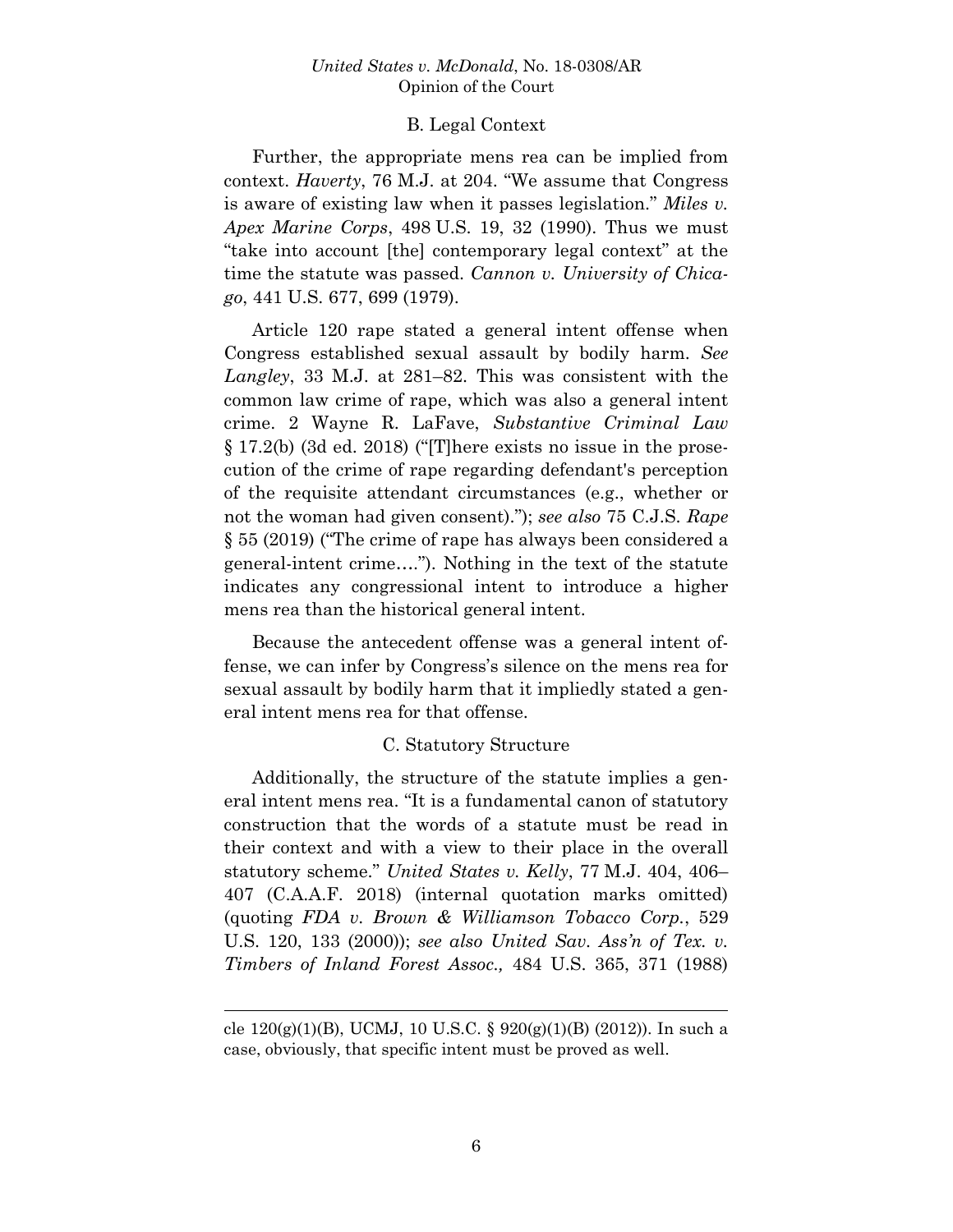("Statutory construction …. is a holistic endeavor."). Consequently, "[t]his Court typically seeks to harmonize independent provisions of a statute." *Kelly,* 77 M.J. at 407 (alteration in original) (internal quotation marks omitted) (quoting *United States v. Christian*, 63 M.J. 205, 208 (C.A.A.F. 2006)).

Consent is to be determined objectively. Article  $120(g)(8)(C)$ , 10 U.S.C. § 920(g)(8)(C) (2012). It is also to be determined from the alleged victim's perspective—consent is his or her *freely given agreement*. Article 120(g)(8)(A), 10 U.S.C.  $\S 920(g)(8)(A)$  (2012). No reference is made to the accused's perception of consent. Interpreting the statute to require a specific mens rea on the part of the accused with respect to consent, as Appellant suggests, would override these provisions. By contrast, inferring a general intent mens rea, with the ability to raise a mistake of fact defense, avoids this conflict.

Additionally, where "Congress includes particular language in one section of a statute but omits it in another section of the same Act, it is generally presumed that Congress acts intentionally and purposely in the disparate inclusion or exclusion." *Rodriguez v. United States*, 480 U.S. 522, 525(1987) (internal quotation marks omitted) (citation omitted). In Article 120(b)(2) and 120(b)(3), 10 U.S.C. § 920(b)(2), (3) (2012), Congress provided an explicit mens rea that the accused "knows or reasonably should know" certain facts: that the victim is unaware of the sexual act or incapable of consenting to it. By contrast, under Article  $120(b)(1)(B)$ , it is an offense simply to commit a sexual act without consent. The fact that Congress articulated a specific mens rea with respect to the victim's state of mind elsewhere in the statute further demonstrates that the required mens rea in this case is only the general intent to do the wrongful act itself.

## D. Wrongfulness of the Misconduct

Where Congress has clearly implied a mens rea, this Court is obliged to respect that legislative intent. *Haverty*, 76 M.J. at 204. Because we have determined that Congress intended Article 120(b)(1)(B) to state a general intent offense, that is the end of the matter. We also reject Appellant's contention that general intent is insufficient to sepa-